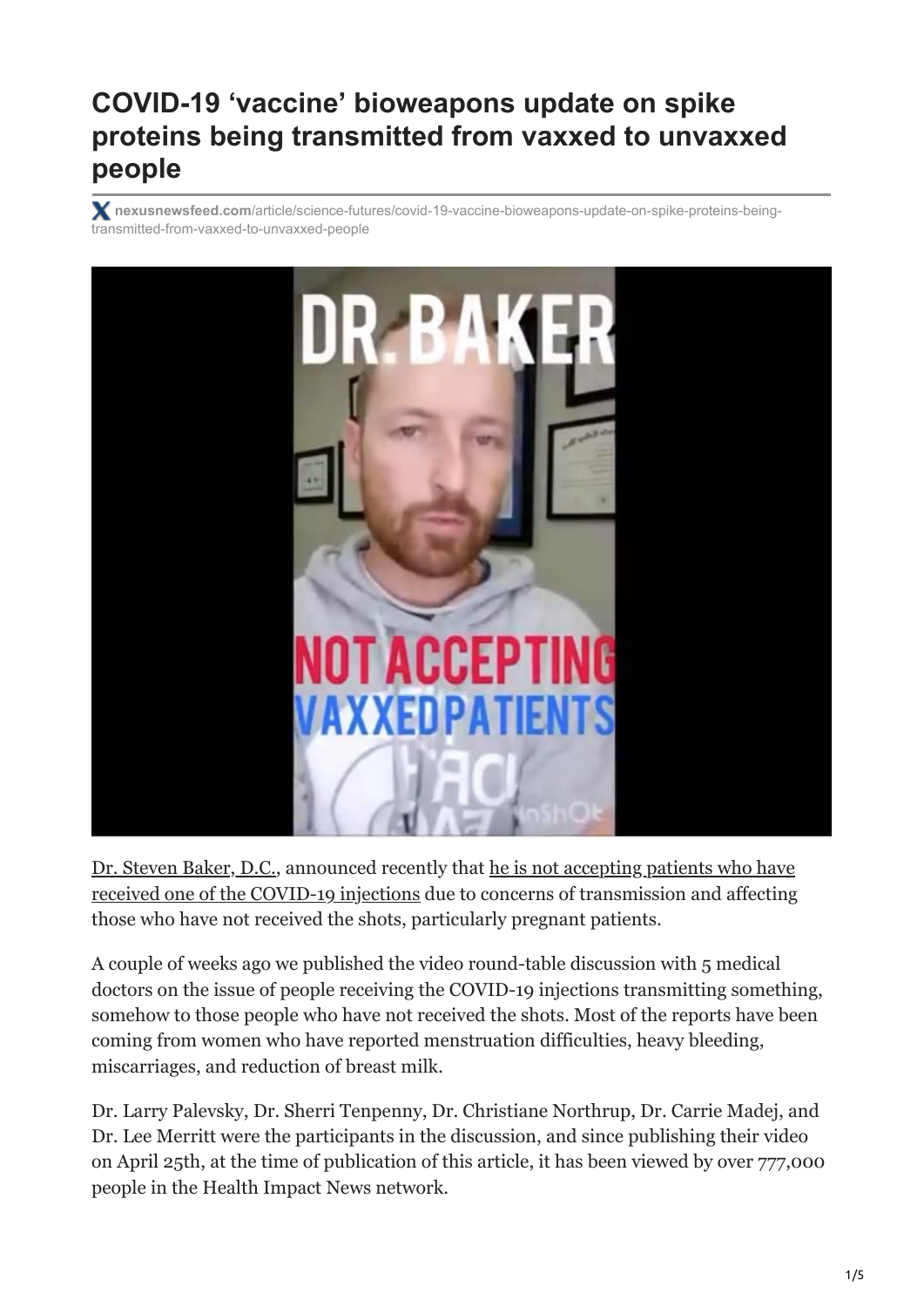As one can imagine, their video has spurred a lot of discussion and research into this matter, and I would like to summarize some of what others have discovered about these bioweapons, incorrectly called "vaccines," in this article.

Evidence that Transmission from Vaxxed to Unvaxxed is Intentional

A lot of people have searched the medical studies to find out that plans to develop a "vaccine" that would transmit something and infect other people has been in the works for some time.

One of the most explosive studies that just came out recently was published by the Salk Institute and titled: The novel coronavirus' spike protein plays additional key role in [illness. While this study does not deal with "transmission" specifically, it does conclu](https://www.salk.edu/news-release/the-novel-coronavirus-spike-protein-plays-additional-key-role-in-illness/)de that the spike proteins cause vascular disease, including blood clots.

Mike Adams from NaturalNews.com wrote what I found to be the most comprehensive article discussing this study, and others.

[Bombshell Salk Institute science paper reveals the covid spike protein is what's causing](https://www.naturalnews.com/2021-05-07-salk-institute-reveals-the-covid-spike-protein-causing-deadly-blood-clots.html#) deadly blood clots… and it's in all the covid vaccines (by design)

Some excerpts:

The prestigious Salk Institute, founded by vaccine pioneer Jonas Salk, has authored and published a bombshell scientific article revealing that the SARS-CoV-2 spike protein is what's actually causing vascular damage in covid patients and covid vaccine recipients, promoting the strokes, heart attacks, migraines, blood clots and other harmful reactions that have already killed thousands of Americans (source: VAERS.hhs.gov).

Critically, all four covid vaccine brands currently in widespread use either inject patients with the spike protein or, via mRNA technology, instruct the patient's own body to manufacture spike proteins and release them into their own blood. This floods the patient's body with the very spike protein that the Salk Institute has now identified as the smoking gun cause of vascular damage and related events (such as blood clots, which are killing many people who take the vaccines).

## Put simply, it means **the vaccines were designed to contain the very element that's killing people**.

The false assumption of the vaccine industry and its propagandists is that the spike protein is "inert" and harmless. The Salk Institute proves this assumption to be dangerously inaccurate….

mRNA vaccines turn your body into a spike protein bioweapons factory to expose others

mRNA vaccines transform the human body's own cells into **spike protein factories**, spilling deadly spike protein particles into the bloodstream. A growing number of researchers are also finding that these spike proteins appear to be "shedding" or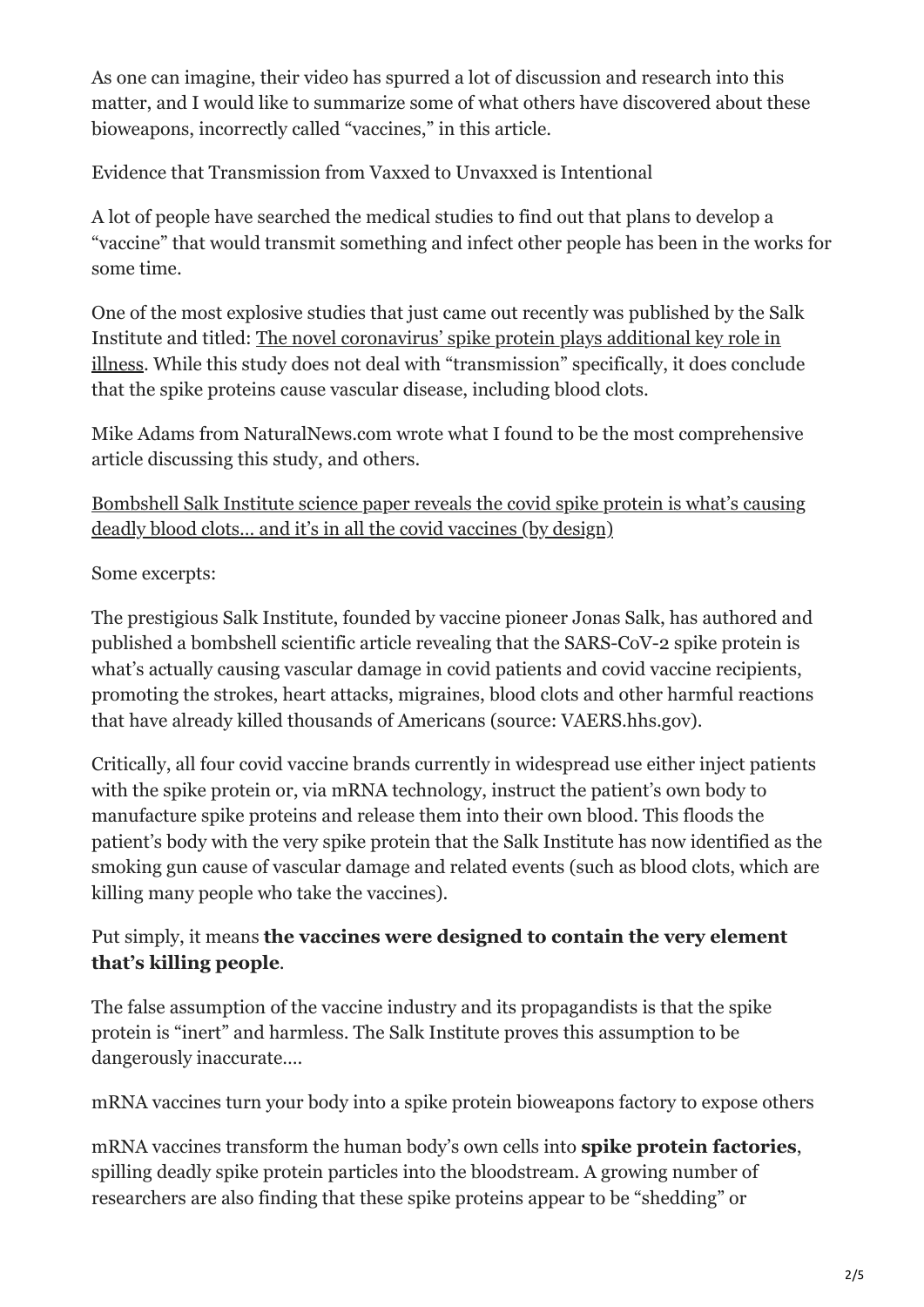transmitting from the vaccinated to the unvaccinated, causing adverse reactions in people who were never vaccinated themselves, but who have spent time close to other people who were.

[The technology behind this is called "self-replicating vaccines," and it was pioneered by](http://medicine.news/2021-05-05-gates-foundation-darpa-funding-self-replicating-weaponized-vaccine-apartheid-exterminate-blacks.html) doctors and scientists working under the racist Apartheid regime of South Africa. There, medical researchers designed race-specific, weaponized, self-replicating vaccines that were designed to spread through the Black population of South Africa and exterminate the masses who posed a threat to the ruling technocratic elite. Today, we are all the targets of these weapon systems as globalists seek to exterminate human populations on a global scale, regardless of skin color or country of origin.

[Just this year, the Johns Hopkins Bloomberg School of Public Health has celebrated this](https://science.news/2021-05-06-totalitarian-medical-police-state-future-johns-hopkins-report-ai-robots-and-drones.html) self-replicating vaccine technology and is calling for it to be used to achieve global mass vaccination, augmented by surveillance drones and AI robots that enforce vaccine compliance (probably at gunpoint).

In effect, mRNA vaccines function as **bioweapons factories** that turn human beings into biological weapon manufacturing and transmission hubs, spreading vascular damage and death to the entire population, including those who were not yet vaccinated.

Read the [full article here](https://www.naturalnews.com/2021-05-07-salk-institute-reveals-the-covid-spike-protein-causing-deadly-blood-clots.html#).

David Icke out of the UK produced a video on this topic, and he theorized that what is being transmitted are radio frequencies, perhaps activated by 5G signals or other microwaves.

Makia Freeman of [The Freedom Articles](https://thefreedomarticles.com/covid-vax-transmission-phenomenon-frequency-change/) has written about Icke's video (link included) and this phenomenon.

### [Frequency Change: A Deeper Look at COVID Vax Transmission Phenomenon](https://thefreedomarticles.com/covid-vax-transmission-phenomenon-frequency-change/)

Some excerpts:

The COVID vax transmission phenomenon has now become well-known. Many have experienced it.

The COVID vaxxed are transmitting something to those around them (including many unvaccinated people) that is causing those around them to suffer strange symptoms (migraines, nosebleeds, bruising, bloating, period pain, serious irregularity with menstruation, etc.).

In my [previous article](https://thefreedomarticles.com/bizarre-phenomenon-unvaccinated-getting-sick-being-around-the-covid-vaxxed/) which covered this topic, I ended by offering up a theory that the ultimate cause of this bizarre phenomenon was resonance or frequency.

In this article, I will expand upon this idea some more. It just so happened that David Icke did a recent video ([Human Antenna – Broadcasting The Vaccine Frequency](https://www.bitchute.com/video/6r4fMS6aQ9Kn/)) where he elaborates upon this subject, and as usual, his ideas are extremely important to consider.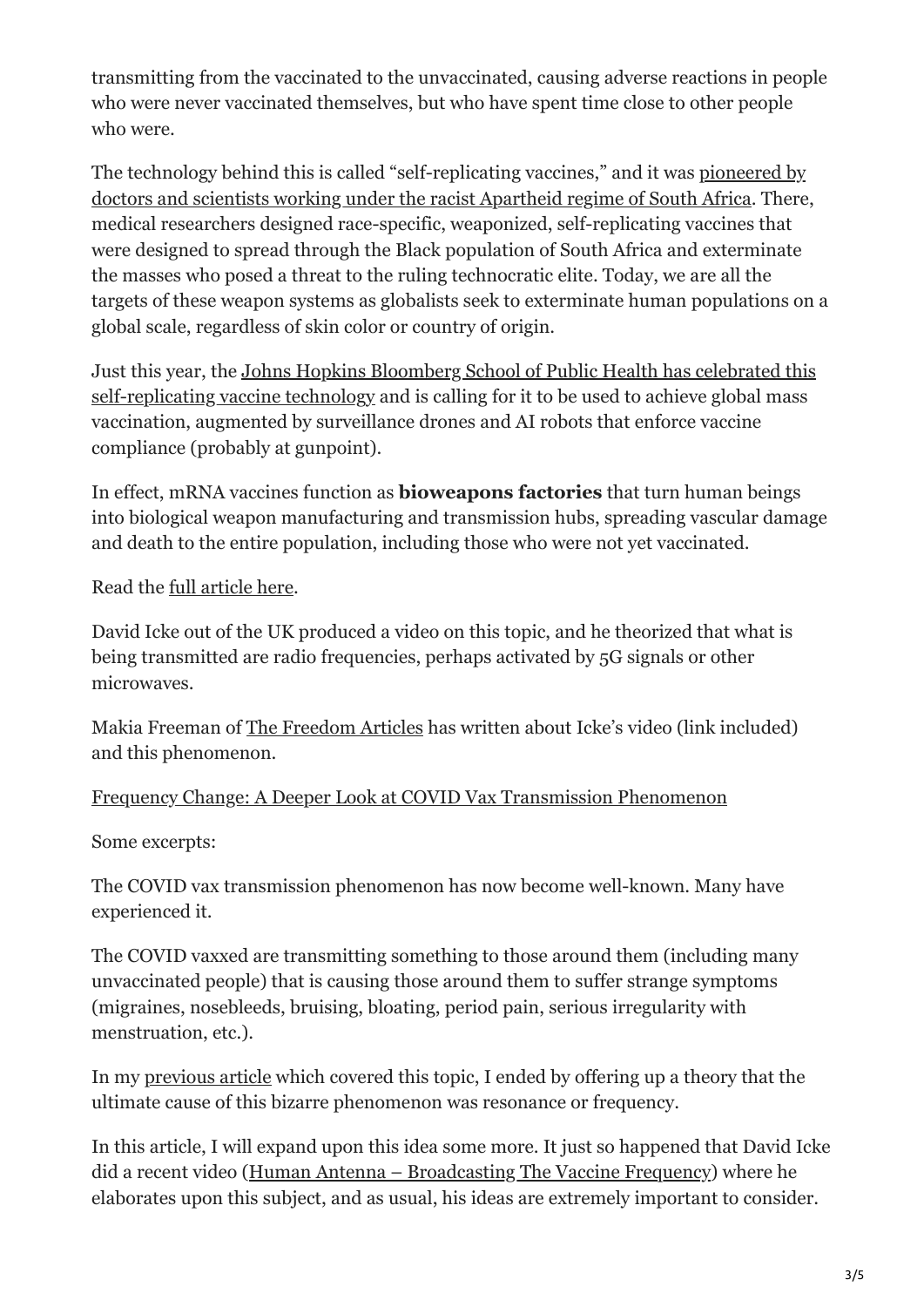What is going on here is unprecedented; never before in history (that I am aware of) has a so-called 'medicine' or 'treatment' (the [COVID non-vaccine](https://thefreedomarticles.com/not-a-vaccine-mrna-covid-vaccine-chemical-pathogen-device/)) ended up spreading to those who didn't take it to cause them tangible harm as is happening right now.

Read the full article at [The Freedom Articles.](https://thefreedomarticles.com/covid-vax-transmission-phenomenon-frequency-change/)

Evidence to this theory of transmission that the injected material from the experimental COVID shots make people "Transmitter-Recevier Antennas," are the increasing amount of videos being shown online where people who get one of the COVID-19 shots can now have magnets stick to their body at the injection site.

Here is one that contains 4 videos, from our [Rumble channel](https://rumble.com/vh1wd5-people-reporting-that-magnets-now-stick-to-their-arms-at-injection-site-fro.html) (should also be on [Bitchute](https://www.bitchute.com/channel/HlyeDvlqcVJm/) soon).

Lastly, a short clip of an upcoming video featuring an interview with Dr. Judy Mikovits, has Dr. Mikovits saying that there is a known "antidote" for the COVID-19 injections to protect oneself from being contaminated with these "spike proteins."

She claims that the known "antidote" for protecting oneself from those who have received the COVID shots is something called "Suramin."

[Ariyana Love](https://ambassadorlove.wordpress.com/2021/05/06/pine-tea-possible-antidote-for-spike-protein-transmission/) has done some research on Suramin and discovered that it is in pine needles, and discusses how to brew one's own "pine tea."

### [PINE TEA: Possible Antidote for Spike Protein Transmission](https://ambassadorlove.wordpress.com/2021/05/06/pine-tea-possible-antidote-for-spike-protein-transmission/)

Some excerpts:

Front line **[doctors and medical experts](https://ambassadorlove.wordpress.com/2021/04/28/world-doctors-warning-stay-away-from-the-vaxxed/)** have come forward recently and revealed that transmission between the Covid vaxxed and unvaxxed is causing Adverse Reactions in people who did not take the Covid injection. Transmission is happening at a rapid rate without skin to skin contact. The expert's consensus is that the Covid shots are not vaccines but experimental bioweapons. The cells of the vaxxed are now producing a synthetic spike protein from the pathogen they were injected with. It was also **[determined by the experts](https://ambassadorlove.wordpress.com/2021/05/02/the-covid-vaxxed-must-be-quarantined-expert-consensus/)** that the vaxxed must be quarantined because transmission is airborne.

There is a potential antidote to the current spike protein contagion which is called Suramin. It's found in many forests around the world, in Pine needles. Suramin has inhibitory effects against components of the **[coagulation cascade](https://en.wikipedia.org/wiki/Coagulation#The_coagulation_cascade)** and against the inappropriate replication and modification of RNA and DNA. Excessive coagulation causes blood clots, mini-clots, strokes, and unusually heavy menstrual cycles.

Pine needle tea is one of the most potent anti-oxidants there is and it's known to treat cancer, inflammation, stress and depression, pain and respiratory infections. Pine tea also kills parasites.

Read the [full article here](https://ambassadorlove.wordpress.com/2021/05/06/pine-tea-possible-antidote-for-spike-protein-transmission/).